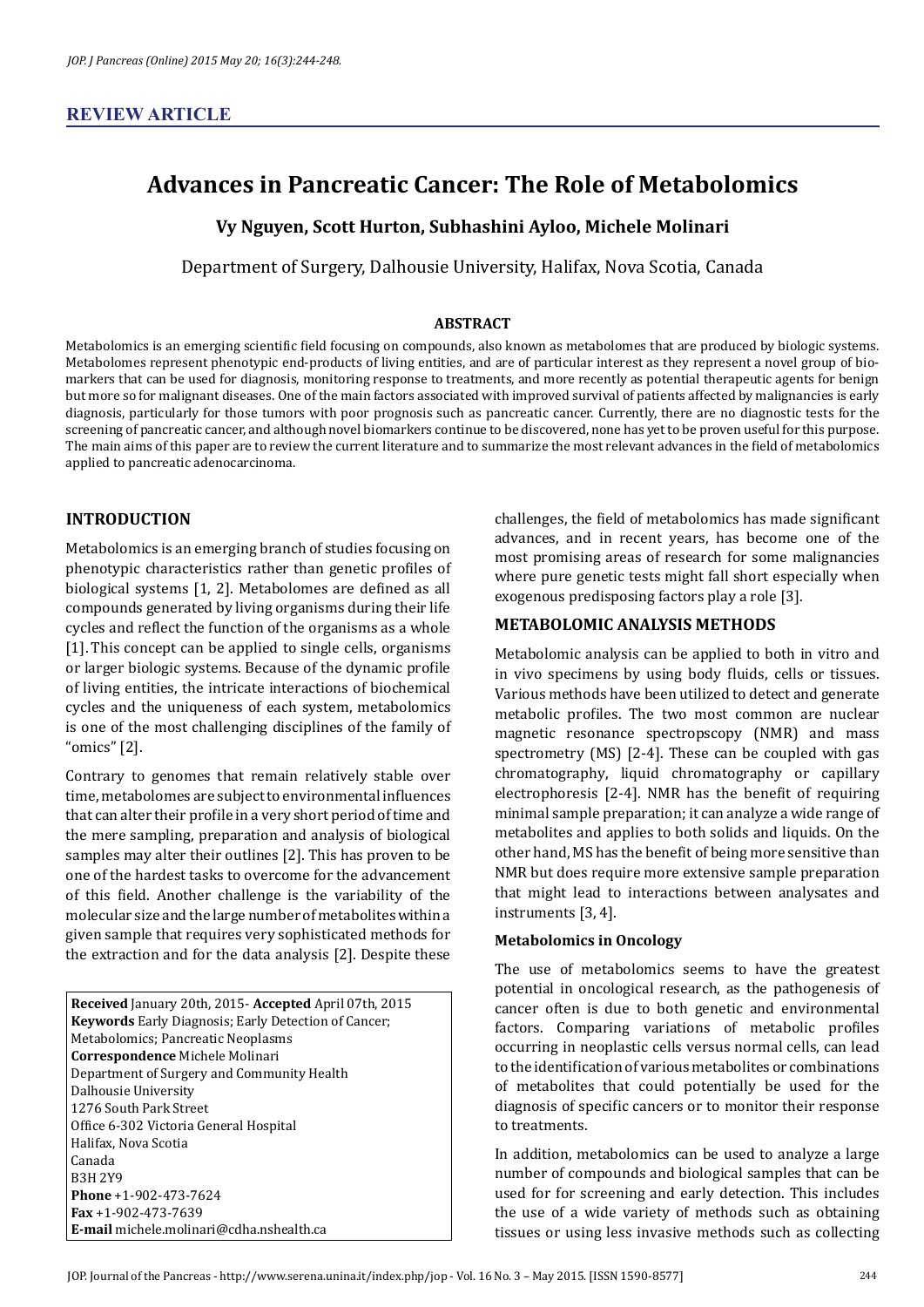biofluids like serum, saliva or urine [2-4]. Another benefit of metabolomics is the lower sample volume of no more than 0.5 ml for sufficient analysis.

In recent years, the study of metabolomics has expanded to other fields of research such as pharmacometabolomics where metabolomes are analyzed before, during and after treatment allowing researchers to better understand how patients respond to specific drugs and how neoplastic processes react to established or experimental therapies [5].

#### **Metabolomics and Pancreatic Cancer**

Pancreatic adenocarcinoma (PC) is the twelfth most common cancer in North America and Europe, and the fourth cause of cancer related deaths with an overall 5-year survival rate of 5 to 10% [6-9]. The high mortality rate of PC is multifactorial and when PC is diagnosed in early stage and patients undergo resection, 5-year survival can be as high as 20-35% [9]. However, the majority of patients become symptomatic late and are diagnosed with locally advanced or with metastatic disease.

Presently, no screening tests have shown any promising impact for the survival of PC patients [10]. Cross sectional imaging tests such as abdominal ultrasound (US), computerized tomography (CT-scan), magnetic resonance imaging (MRI), endoscopic ultrasound (EUS) and endoscopic retrograde cholangiopancreatography (ERCP) have failed to detect early stage tumors when used for screening purposes even in high risk populations [10-12]. Serologic markers such as carbohydrate antigen 19-9 (CA 19-9) lack enough specificity to differentiate between PC and other gastrointestinal malignancies or benign pancreaticobiliary diseases such as pancreatitis and cholangitis [10]. Newer serologic biomarkers (CA242, M2-PK, PBF-4, PNA-binding glycoprotein, hTert, MMP-2, synuclein-γ, ICAM-1, OPG, CEA, TIMP-1, MUC1, CEACAM1, MIC1) have been identified as potential screening tools but none has been proven to be better than CA 19-9 [10, 13-23].

### **Applications of Metabolomics in Pancreatic Cancer**

One of the main barriers to early detection of PC is differentiating it from benign pancreatic pathology most notably chronic pancreatitis. Numerous research groups have sought to differentiate between the two conditions using NMR and MS. NMR provides a broader approach for the identification of various metabolites whereas MS provides the ability to identify individual metabolite markers [3]. Each technique has individually been applied in the field of early detection of PC (Table 1).

### **Animal Experience**

Animal studies have applied metabolomics mainly to rats for early diagnosis of PC. Yabushita *et al.* used K-*ras* 301 transgenic rats to compare metaobolic profiles of PC vs. controls. This rat model had previously shown to be a valuable model to study the development of PC once rats are treated with an adenoviral vector [24]. In their study, rats were confirmed to have PC without evidence of local invasion or metastases. The authors found that rats with PC had decreased serum levels of palmitoleic acid when compared to healthy controls on gas chromatographymass spectroscopic analysis [25]. Fang *et al.* also used rat models that were divided in three different groups: rats with PC, rats with chronic pancreatitis and healthy controls. PC rats developed moderately differentiated PCs and demonstrated differences in their metabolic profiles in comparison to rats with chronic pancreatitis and healthy controls as phosphocholine and glycerophosphocholine were decreased while leucine, isoleucine, valine, lactate and alanine were increased. The opposite trend was seen in chronic rats with pancreatitis [26].

### **Human Experience**

Several research groups have applied metabolomics techniques to patients with PC and compared their profiles to healthy controls (Table 1). NMR technologies allowed Tesiram *et al.* to identify statistically significant different levels of choline, taurine glucose and triglycerides between the two groups. Studies were performed on patients using 100 µL of serum and tumor clinical stages varied from IIB to IV [27]. NMR was also used by Ou Yang *et al.* and reported altered levels of isoleucine, triglycerides, leucine, creatinine, lactate, 3-hydroxybutyrate, 3-hydroxyisovalerate, and trimethylamine-N-oxide. In this study, only 400 µL of serum was necessary [28]. Urayama *et al.* used multiple methods including gas chromatography/ time-of-flight mass spectrometry (GC/TOF-MS), reversedphase liquid chromatography/electrospray ionization mass spectrometry (RP-LC/ESI-MS), and hydrophilic<br>interaction chromatography/electrospray ionization chromatography/electrospray mass spectrometry (HILIC-LC/ESI-MS) to identify 24 metabolites that were abnormal in patients with PC. These patients had early stage PC (IB-IIB) and only 100 µL of serum was used [29]. Zhang *et al.* were able to demonstrate a novel method of pressurized capillary electrochromatography/ultraviolet detection (pCEC-UV) as a superior method than established chromatographic techniques for PC [30]. Berger *et al.* utilized 1D proton NMR techniques as well as liquid chromatography (LC/ MS), and high performance liquid chromatography (HPLC-ESI-MS/MS) to demonstrate the alterations of various lipid molecules in PC patients with tumor stages between I to IV where only 50 µL of plasma was needed [31]. These studies have shown that over time, techniques and volumes used for their analysis have changed, but no single metabolome has consistently shown to predict the presence of PC with enough accuracy. Therefore, further studies are necessary to figure out what analytical methods perform better in these settings.

Because no single molecule has shown to be promising enough for the discrimination of patients with early PC, Kobayashi *et al.* have used multiple logistic regression analysis to compare PC patients with healthy controls. PC patients varied from stage 0 to IV and 100 µL of plasma was used. Using GC/MS, 18 metabolites were identified as potential biomarkers and using 4 of these metabolites (xylitol, 1,5-anhydro-D-glucitol, histidine, and inositol),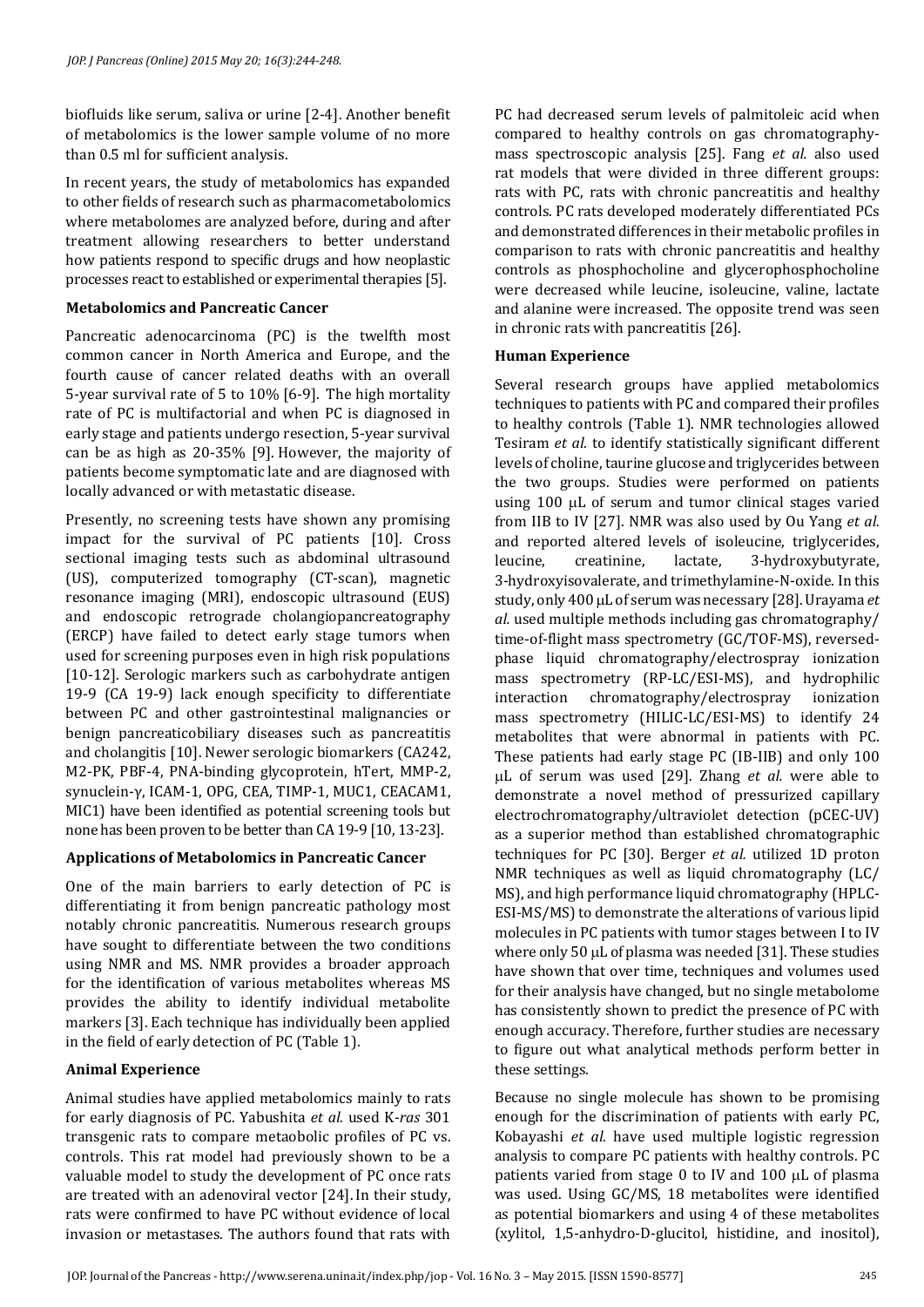|                  | Authors                                                           |      | Year Method of analysis                        | Model                 | Comparison                                                                                 | Analysate                   | Volume                  | Findings                                                                                                                                                                                                                                                                                                                                                                                                          |
|------------------|-------------------------------------------------------------------|------|------------------------------------------------|-----------------------|--------------------------------------------------------------------------------------------|-----------------------------|-------------------------|-------------------------------------------------------------------------------------------------------------------------------------------------------------------------------------------------------------------------------------------------------------------------------------------------------------------------------------------------------------------------------------------------------------------|
| lsminA           | $\frac{2007}{\frac{2101}{21}}$ Fang et al.<br>$\frac{2007}{2013}$ |      | <b>NMR</b>                                     | Rats                  | Healthy vs. pancreatic cancer<br>vs. chronic pancreatitis                                  | Pancreatic Tissue           | N/A                     | Decreased phosphocholine and glycerophosphocholine and increased<br>leucine, isoleucine, valine, lactate and alanine in pancreatic cancer                                                                                                                                                                                                                                                                         |
|                  |                                                                   |      | GC-MS                                          | K-ras transgenic rats | Healthy vs. pancreatic cancer                                                              | Pancreatic Tissue<br>/Serum | 45-84 mg/<br>$50 \mu L$ | Palmitoleic acid decreased in pancreatic cancer                                                                                                                                                                                                                                                                                                                                                                   |
|                  | Berger et al.                                                     | 2006 | NMR LC/MS;HPLC-<br>ESI-MS/MS                   | Human                 | thy vs. pancreatic cancer<br>Healt                                                         | Plasma                      | $100 \mu$               | Altered lipid profiles in pancreatic cancer possibly due to altered<br>glucose and insulin levels                                                                                                                                                                                                                                                                                                                 |
|                  | Urayama et al.                                                    | 2010 | GC/TOF-MS;RP-LC,<br>ESI-MS;HILIC-LC,<br>ESI-MS | Human                 | pancreatitis vs. early stage<br>Healthy vs. chronic<br>pancreatic cancer                   | Plasma                      | $100 \mu L$             | Elevated N-methylalanine, lysine, glutamine, phenylalanine, arachidonic<br>acid, lysoPC, PC, PE, tauroursodeoxycholic acid, taurocholic acid,<br>deoxycholylglycine, cholylglycine in pancreatic cancer                                                                                                                                                                                                           |
|                  | Sugimoto et al.                                                   | 2010 | CE-TOF-MS                                      | Human                 | pancreatic cancer, breast<br>Healthy vs. periodondal<br>disease vs. oral cancer,<br>cancer | Saliva                      | $5 \text{ mL}$          | 57 metabolite profile accurately differentiated healthy from pancreatic<br>cancer                                                                                                                                                                                                                                                                                                                                 |
|                  | Zhang et al.                                                      | 2011 | pCEC-UV                                        | Human                 | Healthy vs. pancreatic cancer                                                              | Plasma                      | 70 µL                   | pCEC-UV is a suitable method to discriminate metabolic profiles in<br>pancreatic cancer                                                                                                                                                                                                                                                                                                                           |
| Human Experience | OuYang et al.                                                     | 2011 | <b>NMR</b>                                     | Human                 | thy vs. pancreatic cancer<br>Healt                                                         | Serum                       | 400 µL                  | trimethylamine-N-oxide; Higher isoleucine, triglyceride, leucine,<br>Lower 3-hydroxybutyrate, 3-hydroxyisovalerate, lactate,<br>creatinine in pancreatic cancer                                                                                                                                                                                                                                                   |
|                  | Bathe <i>et al</i> .                                              | 2011 | <b>NMR</b>                                     | Human                 | Benign hepatobiliary disease<br>vs. pancreatic cancer                                      | Serum                       | N/A                     | Altered levels of phosphatidylinositols and phosphatidylglycerols in<br>Pancreatic Cancer                                                                                                                                                                                                                                                                                                                         |
|                  | Napoli et al.                                                     | 2012 | <b>NMR</b>                                     | Human Males           | Healthy vs. pancreatic cancer                                                              | Urine                       | 630 µL                  | acetylated compounds; lower citrate, creatinine, glycine, hippurate,<br>Elevated acetoacetate, leucine, glucose, 2-phenylacetamide, some<br>3-hydroxyisovalerate, trigonelline in pancreatic cancer                                                                                                                                                                                                               |
|                  | Tesiram et al.                                                    | 2012 | <b>NMR</b>                                     | Human                 | thy vs. pancreatic cancer<br>Healt                                                         | Serum                       | $100 \mu L$             | Higher choline, taurine and glucose plus triglycerides in pancreatic<br>cancer                                                                                                                                                                                                                                                                                                                                    |
|                  | Kobayashi<br>et al.                                               | 2013 | GC/MS                                          | Human                 | Healthy vs. pancreatic cancer<br>vs. chronic pancreatitis                                  | Serum                       | $100 \mu L$             | A diagnostic model using xylitol, 1,5-anhydro-D-glucitol, histidine,<br>inositol showed sensitivity and specificity of 86.0% and 88.1% in<br>predicting pancreatic cancer                                                                                                                                                                                                                                         |
|                  | Leichtle et al.                                                   | 2013 | МS                                             | Human                 | Healthy vs. pancreatic cancer<br>vs. acute pancreatitis                                    | Serum                       | N/A                     | Multi-marker model is superior to CA 19-9 in detection of pancreatic<br>cancer                                                                                                                                                                                                                                                                                                                                    |
|                  |                                                                   |      |                                                |                       |                                                                                            |                             |                         | NMR: nuclear magnetic resonance. GC: gas chromatography. MS: mass spectrometry. TOF: time of flight. RP-LC: reversed-phase liquid chromatography. ESI-MS: electrospray ionization mass spectrometry. HILIG-LC:<br>hydrophilic interaction chromatography. pCEC-UV: pressurized capillary electrochromatography-ultraviolet detection. HPLC: high-performance liquid chromatography. CE: capillary electrophoresis |

Table 1. Summary of the most recent studies on metabolomics applied to human and animal models of pancreatic cancer. Summary of the most recent studies on metabolomics applied to human and animal models of pancreatic cancer.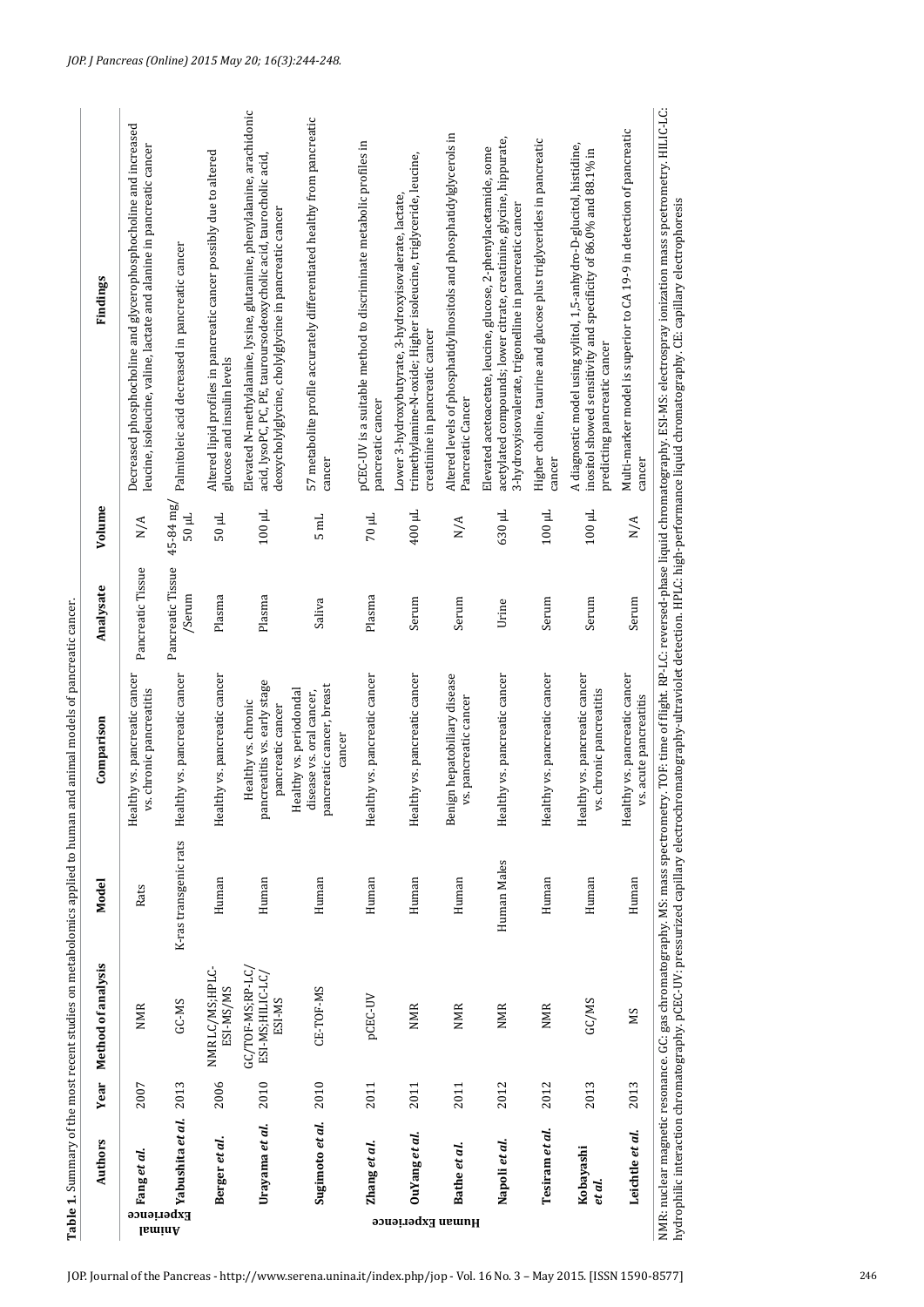a statistical diagnostic model was generated. This model performed extremely well with an area under the receiveroperating characteristic curve (AUC) of 0.92. When compared to conventional tumor markers CA19-9 and CEA in the validation study, this model did not perform as well as the AUC went down to 0.76 but maintained acceptable sensitivity (71.4%) and specificity (78.1%). The sensitivity of this diagnostic model remained overall stable even when applied to early stage diseases (0-IIB) (77.8%) in comparison to CA 19-9 (55.6%) and CEA (44.4%) [32].

### **Differentiating Between Benign and Malignant Disease**

Bathe *et al.* [33] used NMR spectroscopy to identify serum metabolites that could be used to differentiate various benign versus malignant pancreatic diseases. In their study, glutamate, acetone, and 3-hydroxybutyrate were strongly associated with malignancy and their multivariate model demonstrated good discrimination with an AUC of 0.83 [33]. The robustness of this model was further demonstrated via a feasibility test of 14 pairs matched for the presence of jaundice, pancreatic mass and diabetes with comparable AUC values. Similarly, Leichtle *et al.* [34] performed a three-class analysis using serum from individuals affected by PC (stages I-IV), pancreatitis and healthy controls. A significant difference among the three groups was found for 22 amino acids [34]. Using mass spectrometry both individually and in conjunction with CA19-9 levels, a multivariate model based on both specific amino acids in conjunction with CA19-9 provided a 3-Dimensional analogue of AUC (VUS) with good discrimination (VUS value=0.89) [34]. These studies have shown that metabolomics, both alone and in conjunction with other established serologic testing, can be used to improve our current ability to detect and discriminate PC from other benign conditions.

### **Early Detection of Pancreatic Cancer**

Beyond serum, other biofluids have been used to study metabolic profiles for the diagnosis of early PC [35, 36]. Previous investigations of bile and pancreatic fluids had identified a range of proteins that could be used as markers [10]. Unfortunately these samples require invasive techniques that are costly and often not available in many centers. To overcome these limitations, several studies have focused on the use of biofluids that can be collected by noninvasive techniques. For example, 5 mL of unstimulated saliva obtained from patients with non-metastatic PC was analyzed using capillary electrophoresis time-of-flight mass spectrometry (CE/TOF-MS) and compared with samples from healthy controls, patients with oral or breast cancers and periodontal diseases. Using multiple linear regression analysis of a total of 48 potential metabolites, 5 were selected to construct a model that showed excellent accuracy for the detection of PC with AUC equal to 0.94, the highest value ever seen [35] for any of the diagnostic tests. Furthermore, Napoli *et al.* [36] performed a case controlled study using NMR spectrography on urine samples (630 µL) from PC patients (stages II-IV) and healthy individuals. Not only they observed a statistically significant different profile between the two groups, but they were also able to identify differences between different cancer stages [36]. This was the first study that was able to discriminate diverse metabolomic profiles for patients with different stages of PC. Although extremely promising, further studies are necessary to confirm if these results are reproducible in other populations.

### **Future Directions and Applications of Metabolomics in Pancreatic Cancer**

The studies reviewed in this paper have all sought to identify useful bio-markers that could, one day, be used for the diagnosis of early PC either by improving the sensitivity and specificity of current tests or substitute them. So far, metabolomics have shown promising results but not sufficient to change current clinical practice and more studies are needed [33, 34]. Given the fact that metabolomic profiles incorporate both genetic and environmental factors that play a role in PC, it is important that future studies identify and control for some of these variables (e.g. age, sex, co-morbidities, and disease stage).

Another promising area where metabolomics can have a significant impact is the analysis of samples from groups with pre-malignant or predisposing factors for PC such as intraductal papillary mucynous neoplasms, familial PC, BRCA2 and other conditions.

The concept of pharmacometabolomics was introduced earlier in this review. Although pharmacometabolomics have not been widely used in clinical practice, expanding its approach to include changes following resection and/or chemoradiation therapy in PC would allow metabolomics not only to be applied to diagnosis and screening but also to surveillance.

Although metabolomics applied to PC is still in its infancy, it has the all the potentials of becoming an important field that could lead to the identification of better biomarkers to be used alone or in combination with other already available modalities for the screening, early detection, staging and treatment of this challenging tumor. Hopefully, this would translate in better prognosis for patients with PC whose survival continues to be unsatisfactory.

# **Conflicting Interest**

The authors had no conflicts of interest

### **References**

1. Fiehn O. Metabolomics--the link between genotypes and phenotypes. Plant Mol Biol 2002; 48: 155-171. [PMID: 11860207]

2. Spratlin JL, Serkova NJ, Eckhardt SG. Clinical applications of metabolomics in oncology: A review. Clin Cancer Res 2009; 15:431-440. [PMID: 19147747]

3. Armitage EG, Barbas C. Metabolomics in cancer biomarker discovery: Current trends and future perspectives. J Pharm Biomed Anal 2014; 87: 1-11. [PMID: 24091079]